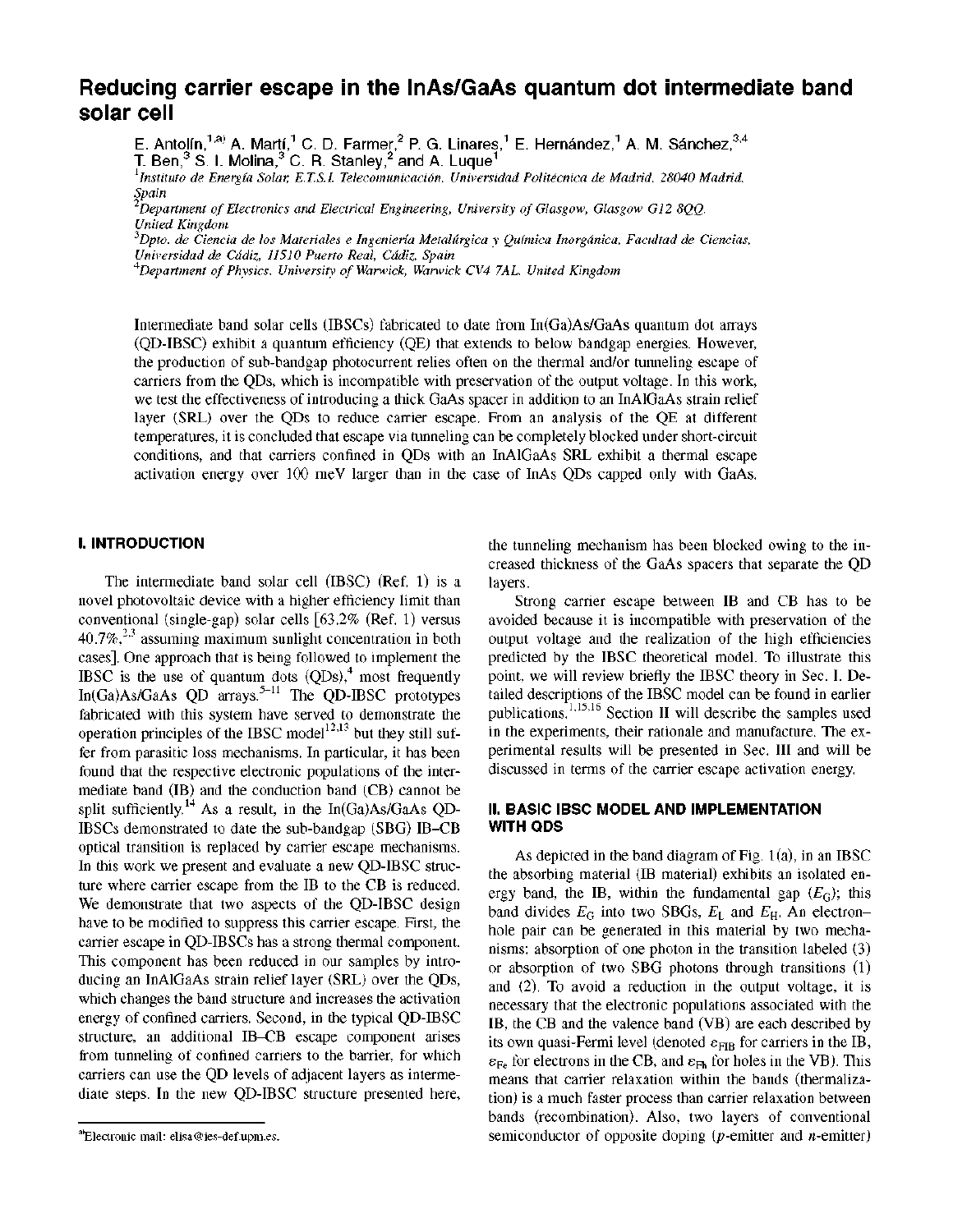

FIG. 1. (Color online) (a) Band diagram of an IBSC under illumination and positive bias.  $E_G$  is the fundamental bandgap,  $E_L$  and  $E_H$  the SBGs;  $\varepsilon_{\rm FIB}$ ,  $\varepsilon_{\rm Fe}$ , and  $\varepsilon_{Fh}$  are the quasi-Fermi levels associated with the IB, CB, and VB, respectively, (b) Simplified band diagram of a GaAs-capped InAs QD showing the approximate values of the  $E_L$ ,  $E_H$ , and  $E_G$  gaps defined in the QD-IBSC model.

have to be attached on either side of the IB material to block the direct flow of carriers from the IB to the metal contacts.<sup>1</sup> In this arrangement, the voltage limit of the single-gap solar cell is preserved, that is, the voltage equals the split between  $\varepsilon_{\text{Fe}}$  and  $\varepsilon_{\text{Fh}}$  (divided by the electron charge). For optimal performance, another requirement is that the absorption coefficients are selective.<sup>17</sup> This means that photons of energy higher than  $E_H$ , which are susceptible to being absorbed in a VB-IB transition, should not undergo an IB-CB absorption, otherwise the thermalization losses would increase. The same applies to photons of energy higher than *EG* which must not be absorbed through either of the two SBG transitions.

In the implementation with an In(Ga)As/GaAs QD array, the confined electronic ground-states of the QDs serve as the IB (Ref. 4) [see Fig. 1(b)]. The optical properties of this system can satisfy the condition of absorption selectivity defined in the IBSC model.<sup>18</sup> In particular, photons in the enfined in the IBSC model. In particular, photons in the en-<br>area cancel between  $F$  and  $F$  are bigbly validaty to be ergy range between *EH* and *EG* are highly unlikely to be absorbed in an IB-CB transition, because that would generally imply that an electron is promoted from the confined QD ground-state (wave function localized in the vicinity of the QD) to one of the continuum states lying well above the CB QD) to one of the continuum states lying well above the CB minimum (delocalized wave function). However, all spectral photocurrent or quantum efficiency (QE) measurements on In(Ga)As/GaAs QD-IBSCs reported thus  $far^{5-12}$  show SBG photocurrent in that spectral range.

The point to emphasize here is that the SBG photocurrent measured in QE experiments on QD-IBSCs constitutes a proof of strong IB-CB carrier escape, because by illuminating exclusively in the  $E_H - E_G$  spectral range only the VB-IB transition is optically excited. Therefore, the observation of this photocurrent, which has been often regarded as a positive feature, is indeed indication that the QD-IBSC structure under study cannot fulfill the principle of voltage preservation. The fact that carriers can be transferred from the IB to the CB in practical QD-IBSCs without absorption of a second photon indicates that there is no positive  $(\epsilon_{F_e} - \epsilon_{FIR})$ quasi-Fermi split within the QD material, and therefore, that  $eV = \varepsilon_{\text{Fe}} - \varepsilon_{\text{Fh}}$  cannot be maximized in spite of the use of emitters. It can be demonstrated on the base of thermodynamic arguments<sup>19,20</sup> that the efficiency limit in the case of zero ( $\varepsilon_{\text{Fe}}$ - $\varepsilon_{\text{FIB}}$ ) split cannot surpass the limit of single-gap cells. In fact, the extraction of SBG photocurrent from a QD-IBSC assisted by carrier escape from the IB to the CB can be related to a negative  $(\varepsilon_{E} - \varepsilon_{FIR})$  split  $^{14,21,22}$  There are a number of reasons for the strength of IB-CB carrier escape/recombination in the InAs/GaAs QD system. First, the reduced value of  $E_L$ . This gap is limited to about 0.2 eV [see Fig. 1 (b)] because of the confluence of an increase of the InAs gap under strain, and a reduction in the effective  $E_G$  $\frac{16}{2}$  caused by the numerous confined hole states and the quasicontinuum of states introduced by the wetting layer [(WL); characteristic of the Stranski-Krastanov growth method<sup>23</sup>]. Also, the existence of excited OD confined states and localized energy levels associated with defects makes thermal escape easier and can assist tunneling escape processes.

#### **Ill. SAMPLE DESCRIPTION**

The strategy implemented in our samples to enlarge the IB-CB gap and reduce thermal escape is the capping of the InAs QDs with a thin InAlGaAs SRL. It has been demonstrated in the context of QD lasers and LEDs that the use of InGaAs or InAlGaAs SRLs is an effective method to redshift  $E_{\rm H}$ ,  $^{24-28}$  It has been proposed that this redshift is produced by an increase in the effective height/size of the QDs in the presence of an SRL (Refs.  $25-27$ ) and also that the reduction in the local strain in the QDs may avoid, to some extent, the blueshifting in the InAs bandgap energy.<sup>24,28</sup> However, for 24 28 the QD-1BSC application, the redshift in  $E_{\rm H}$  alone is not a solution if  $E_L$  is not increased at the same time. For example, if an InGaAs SRL was applied, the SRL would form a quantum well (QW) adjacent to the dots. The  $E_H$  gap would be reduced due to strain relief but the effective value of  $E_L$  would not be as much increased, since the presence of the InGaAs QW would lower the effective CB minimum. To avoid this possibility, in the samples presented here a quaternary SRL has been implemented, where the  $In_x(Al_yGa_{1-y})_{1-x}$ As composition has been tuned to achieve a negligible CB offset with respect to GaAs.<sup>29</sup>

Three samples have been fabricated, labeled SA, SB, negligible CB offset with respect to GaAs.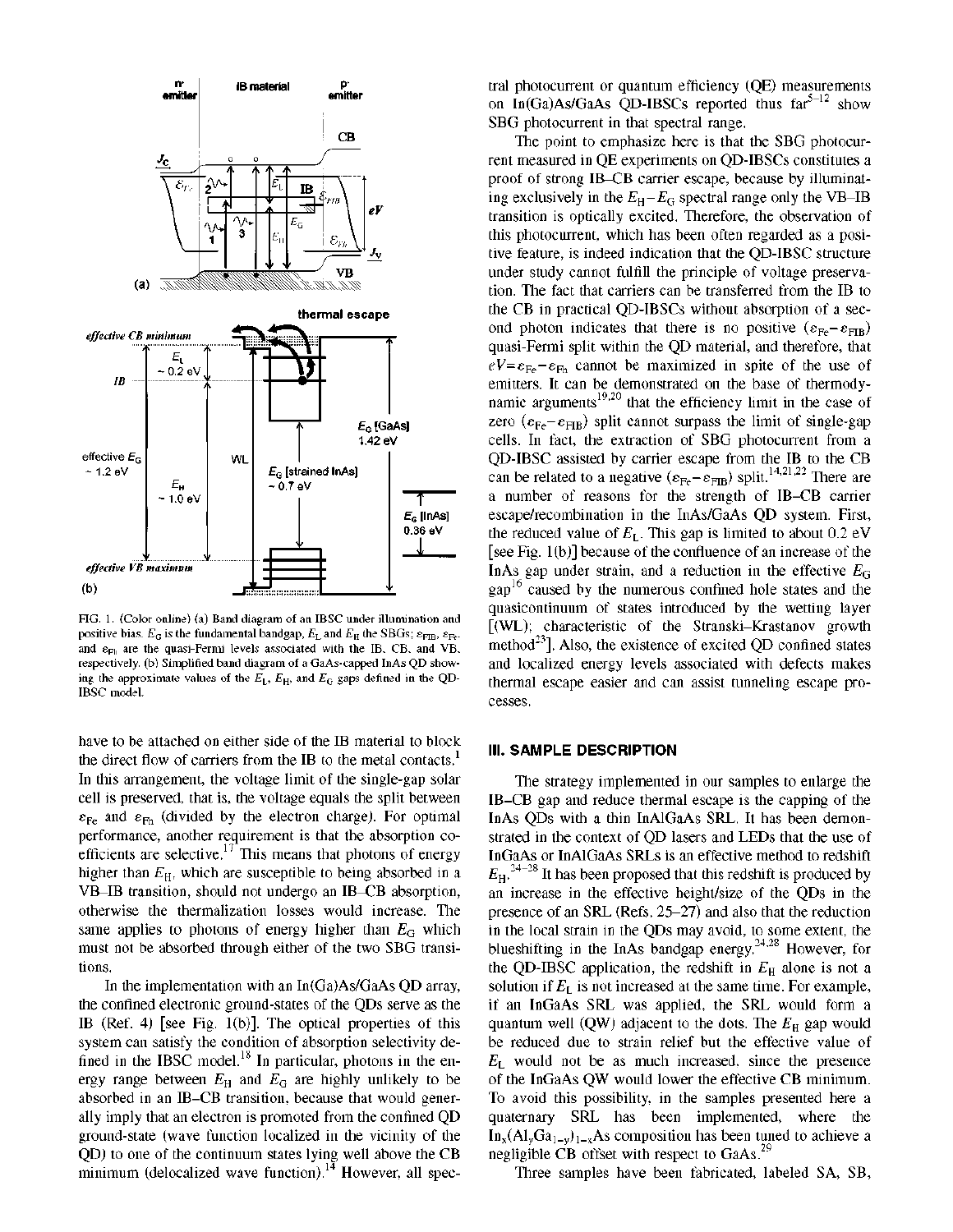TABLE I. Parameters for the three samples SA, SB, and SC analyzed in this work. Peak energy values correspond to room temperature.

| Sample    | OD layers | InGaAlAs capping | Spacer<br>(nm) | $E_0$<br>(eV) | $E_0-E_1$<br>(eV) | WL peak<br>(eV) | $E_{\rm A}$<br>(eV) |
|-----------|-----------|------------------|----------------|---------------|-------------------|-----------------|---------------------|
| <b>SA</b> | 50        | No               | 83             | 1.063         | 0.094             | 1.35            | 0.115               |
| SB        | 30        | Yes              | 84             | 0.974         | 0.101             | 1.39            | 0.224               |
| SC        | $10+seed$ | Yes              | 13             | 0.953         | 0.062             | $\cdots$        | $\cdots$            |

and SC. Their characteristics are compiled in Table I. Two samples contain InAlGaAs SLRs (samples SB and SC) and differ in the thickness of the spacer between the QD layers. Sample SC contains thin spacers (13 nm); that is in the range of the spacer thicknesses of previous QD-IBSC prototypes.<sup>5–11</sup> Sample SB introduces the novelty of having much thicker spacers (>80 nm). Finally, sample SA has thick spacers and no InAlGaAs SRL. The samples were produced by molecular beam epitaxy and contain a stack of InAs/GaAs QD layers, grown in the self-assembled Stranski-Krastanov mode<sup>23</sup> and sandwiched between a Si-doped  $n$ -GaAs emitter (grown over a Si-doped (100)  $n$ -GaAs substrate) and an overlying Be-doped p-type GaAs emitter. Metal ohmic contacts were made by thermal evaporation and annealing using standard photolithographic methods. The QD material was  $\delta$ -doped with Si atoms to an areal density equal to the QD density, estimated from atomic force microscopy of noncapped test samples at  $3-4 \times 10^{10}$  cm<sup>-2</sup>. The purpose of the Si  $\delta$ -doping is to semifill the IB states with electrons.<sup>4</sup>

Samples SA and SB contain 50 and 30 QD layers, respectively. The QDs were formed by the deposition of 2.4 monolayers (ML) of InAs at 525  $\,^{\circ}$ C at a rate of 0.20 ML/s. A growth interrupt was introduced before the QDs were capped to promote the formation of a homogeneous population of large QDs with lower energy confined states.<sup>30</sup> In the case of sample SB, a 2 nm thick InAlGaAs layer was then grown. In both cases, a thin GaAs layer  $(8 \text{ nm in SA}, 9 \text{ nm in})$ SB) containing the Si  $\delta$ -doping was subsequently deposited. The temperature was then raised to 580 $\degree$ C to grow a 75 nm thick spacer of undoped GaAs. The increase in the temperature of the wafer eliminates residual In atoms from the growth front and smoothes the GaAs surface before the next eyouth from and smoothes the GaAs surface before the next eyele of QDs is grown.<sup>30</sup>

Sample SC contains 10 QD layers grown following the same sequence as in SB but with a slightly higher In content  $(2.5$  ML of InAs equivalent coverage). Here the thick GaAs spacers were omitted and only the low temperature GaAs layer containing the Si  $\delta$ -doping (13 nm thick in this case) was grown, although the temperature was also raised before the deposition of the next QD layer to allow surface smoothing and the evaporation of residual In. As the thin GaAs spacers in SC allow columnar correlation of the ODs, a seed layer was introduced prior to the  $10\times$  QD stack to boost the dot density.<sup>31,32</sup> In sample SC, following two extra layers were included: a 100 nm thick layer of undoped GaAs was inserted between the  $n$ -doped emitter and the OD stack, and a 170 nm thick layer of light  $n$ -doped GaAs between the QD stack and the  $p$ -doped emitter. The main objective of these

layers is to reduce the electric field in the dot region; they are usually referred to as field damping layers (FDLs). The motivation for including them in the QD-IBSC design has been discussed in detail elsewhere.<sup>33</sup>

Figure 2 shows transmission electron microscope (TEM) images of the three samples, taken with a JEOL 1200 EX TEM. The lack of vertical alignment between successive QD layers in samples SA and SB [Figs.  $2(b)$  and  $2(c)$ ] indicates that the growth of thick GaAs spacers smears out and dilutes the strain-fields from individual buried QDs before the next QD layer is deposited. As a consequence, a defect-free stack containing a homogeneous QD ensemble can be grown with an increased number of layers [see Fig. 2(a) for SB; the TEM images of SA are similar]. In contrast, the residual strain concentrated over each QD site in the sample with thin GaAs spacers [SC, Fig. 2(d)] induces a columnar dot structure. Also, it can be seen that the QD ensemble in SC is not homogeneous. In Fig. 2(d) there is a trend of increasing dot size and base/height ratio with increasing number of layers and the propagation of some QD columns appears to fail in the upper layers. This indicates that the material quality in



FIG. 2. Dark field 002 TEM images: (a) low magnification image of sample SB (the whole active area can be seen, including 30 QD layers, and the emitter and window layers on top of them), (b) and (c) are high magnification images of samples SA and SB, respectively, showing two layers of dots each, (d) Active area of sample SC, where the effects of strain build-up on the growth of the upper QD layers are notable.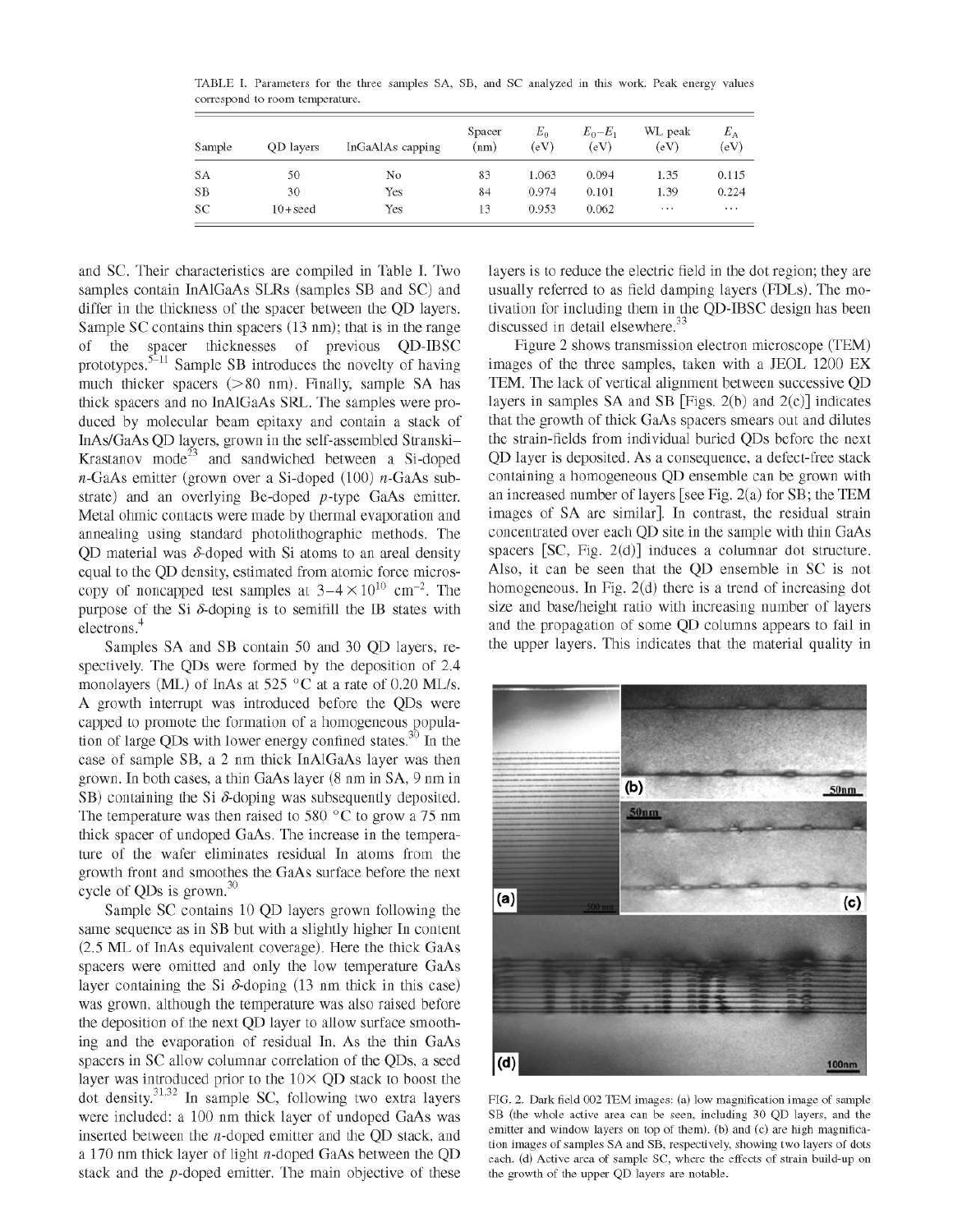

FIG. 3. IQE of samples SA, SB, and SC. The thick lines in each plot represent the measurements taken at room temperature and the other lines correspond each to the temperature indicated by its label (in Kelvin). The insets show a plausible QD band diagram for each sample, as discussed in the text (z is the growth direction, dimensions are not scaled). The tunneling and thermal carrier escape mechanisms are illustrated, as well as the transitions at energies  $E_0$  and *Ei.* "WL" and "Q-cap" stand for the contribution of the WL and InGaAlAs layer to the band diagram, respectively.

sample SC is degraded by strain build-up. In the last decade the strain build-up effect on the formation of stacked InAs nanostructures has been studied in several works $34-36$  and theoretically explained by anisotropic strain induced migration of atoms of the growing layer to positions above under lying nanostructures. **37** 

# **IV. EXPERIMENTAL RESULTS AND DISCUSSION**

QE measurements have been carried out on the QD-IBSC samples at low temperatures to evaluate the strength of thermally activated escape mechanisms and to identify potential temperature independent escape mechanisms due to tunneling. Figure 3 shows the internal quantum efficiency (IQE) versus incident photon energy of samples SA, SB, and SC in the SBG spectral range. The insets illustrate simplified band diagrams and possible mechanism(s) whereby electrons escape from the QDs in each sample. The thick line in each plot corresponds to the room temperature measurement and the other curves represent data recorded at other temperatures as indicated by their respective labels. The photocurrent measurements were taken using a stabilized halogen lamp, an optical chopper, a 1/4 m grating monochromator with a resolution below 1 nm (1 nm at 2.8  $\mu$ m) and low-pass filters to block photons of energy over *EG.* The cell was connected to a trans-impedance low-noise preamplifier that biased it at 0 V, and the resulting photocurrent signal was demodulated using a lock-in amplifier.

The IQE measurements show a SBG photocurrent with peaks that can be attributed to different transitions between confined hole levels and confined electron levels. For simplicity, the insets represent the case where selection rules allow transitions mainly between states with the same principal quantum number *n.* That is, the first peak observed at energy  $E_0$  has been assigned to a transition from the groundstates of holes to the ground-states of electrons, and the second peak at energy  $E_1$  to a transition from excited hole states with  $n=1$  to excited electron states with  $n=1$ . This is the transition configuration found theoretically<sup>38</sup> and theoretically<sup>38</sup> experimentally<sup>39</sup> for pyramidal InAs/GaAs QDs, although for an undetermined dot geometry the transition observed at  $E_1$  could in principle be different, for example from the hole **E**<sup>1</sup> eround-state to the first excited electron state.

In sample SA, the ground-state transition has an energy  $E_0$ =1.063 eV at room temperature, which corresponds to the  $E_{\rm H}$  gap. The difference between  $E_0$  and  $E_1$  is 94 meV, com-*E*<sub>*H*</sub> gap and the difference between *E*<sub>*H*</sub> gap. *E*<sub>*H*</sub> and *E*<sub>*H*</sub> is 94 meV, comparison *E*<sub>*H*</sub> and *E*<sub>*H*</sub> and *E*<sub>*H*</sub> and *E*<sub>*H*</sub> and *E*<sub>*H*</sub> and *E*<sub>*H*</sub> and *E*<sub>*H*</sub> and *E*<sub>*H*</sub> and *E*<sub>*H*</sub> and *E*<sub>*H*</sub> erature for GaAs capped InAs  $QDs$ ,  $^{50,40}$  Compared with the IQE of SB, it can be seen that the quaternary capping has a positive impact on the energy level distribution: in SB  $E_0$  has been redshifted almost 90 meV to 0.974 eV. Crucially, the reduction in  $E<sub>H</sub>$  has been achieved together with an increase in the  $(E_0 - E_1)$  peak split, 101 meV in SB. The concurrence of an  $E_H$  decrease and an  $(E_0 - E_1)$  split increase is evidence that the SRL has served the purpose of improving the QD aspect ratio. In both cases the SBG photocurrent drops with decreasing temperature and is completely suppressed below  $\sim$ 100 K for the low energy transitions. Therefore, there are no temperature independent tunneling escape mechanisms in these samples under short-circuit conditions.

It can also be observed in Fig. 3 that the decrease in the SBG photocurrent is more pronounced in SB. To estimate quantitatively the effect of the InAlGaAs SRL on thermal escape, we present in Fig. 4 an Arrhenius plot of the intensity of the ground-state transition peak. Thermally activated carrier escape is proportional to the factor  $\exp(-E_A/kT)$ , where  $E_A$  is the activation energy of confined carriers, k the Boltz-*F*<sub>*A*</sub> mann constant and *T* the temperature. In agreement with this expression, the points plotted in Fig. 4 for SA (SB) at temperatures below  $\sim$ 170 K ( $\sim$ 200 K) can be fitted to a straight line. From the slopes, it is deduced that  $E_A$ straight line. From the slopes, it is deduced that *EA*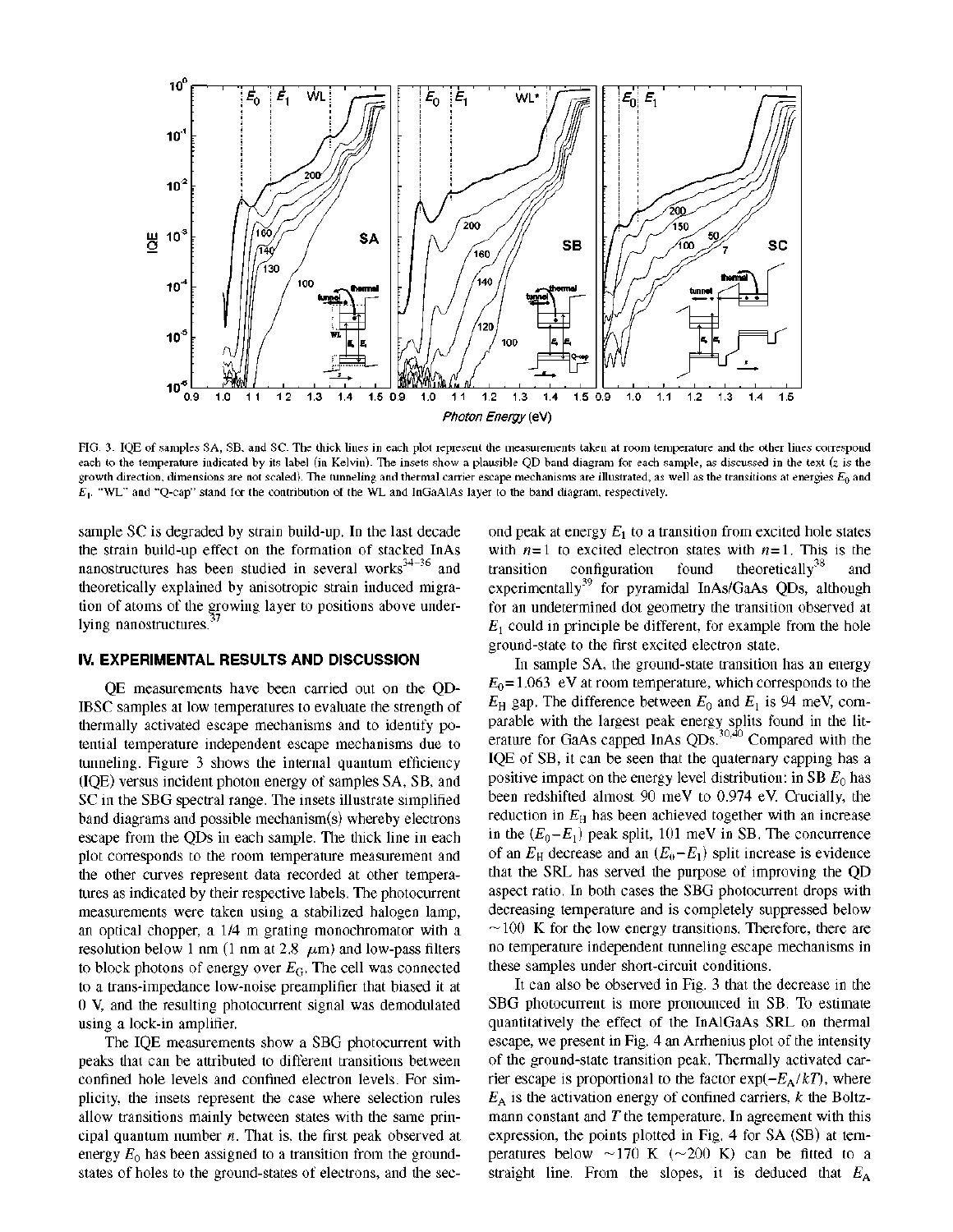

FIG. 4. An Arrhenius plot of the IQE at *E0* for samples SA, SB, and SC. From the slope of the linear fit in the range where thermal escape limits the SBG current extraction, a thermal activation energy *EA* is deduced for samples SA ( $E_A$ =115 meV) and SB ( $E_A$ =224 meV).

= 115 meV in SA and 224 meV in SB. Other experimental studies have attributed an activation energy of 95 meV to GaAs capped InAs QDs which exhibit a smaller  $(E_0 - E_1)$ split than sample  $SA<sup>31</sup>$ . The increase in more than 100 meV in the activation energy shows that using an InAlGaAs SRL is effective at reducing thermal escape in the InAs/GaAs QD-IBSC. It indicates that the reduction in  $E_H$  is not counteracted by a narrowing of  $E_G$ , as would be the case if the capping layers were acting as a QW. On the other hand, at room temperature the experimental points in the Arrhenius plot diverge from the fitted slope. This means that even in the presence of an InAlGaAs SRL, thermal escape is strong enough to allow the extraction of all the carriers generated in the QDs.

It is important to note that the difference between the activation energies of sample SA and SB measured in Fig. 4 is 109 meV, which exceeds the difference between the corresponding  $E<sub>H</sub>$  values in Fig. 3 (89 meV). To understand this fact, we have analyzed other differences between the electronic structures of both samples observed in Fig. 3. The IQE of SA has a peak at 1.35 eV that is usually observed in QD samples and has been related to transitions between the electron and hole states introduced by the WL. In SB this peak is shifted to 1.39 eV and is hard to distinguish at high temperatures from the GaAs bandgap edge. A similar blueshift in the WL in the presence of an Al-containing capping layer has been reported in Ref. 42. It was explained by the fact the total surface energy of an ultrathin Al(Ga)As layer is smaller than that of the In(Ga)As WL at the growth temperature, and therefore, In atoms in the WL are substituted by Al atoms during the deposition of the Al-containing cap. In the case of sample SB, the reduction in the WL confining potential is very likely partially responsible for the increase in activation energy observed. We have already mentioned that the effective *EL* width in InAs/GaAs QD-IBSCs depends not only on the width of *EE* but also on the energy threshold of the WL

confined states [Fig. 1(b)]. This is justified by the fact that the WL states form a quasicontinuum and carrier escape or relaxation between them and the barrier material bands is very fast. $43$ 

Besides the WL signature, the IQE curves of both samples SA and SB present a collection of peaks at energies higher than  $E_1$ . At least two peaks can be seen for SA and six peaks for SB. Assuming that the transitions observed follow the same configuration between hole and electron levels, this indicates that the QDs in SB have more excited states than the QDs in SA. Photogenerated carriers in these excited states easily undergo thermal activation, and the presence of those states might also assist the thermal escape of carriers from the ground state. However, in the IQE of SB there is a difference between the behavior of the photogenerated carriers in the high energy confined states and those in the low energy states. For the high energy peaks, carrier escape is only weakly reduced by decreasing *T,* while the intensity of the  $E_0$  and  $E_1$  peaks is strongly suppressed. Therefore, it is concluded that in sample SB carrier escape from the ground state can be suppressed because the energy splitting between it and the low energy excited states is sufficiently large to minimize the probability of phonon scattering. Under these circumstances, the number of high energy excited states and the splitting between them is not a determining factor.

In the SBG photocurrent of sample SC (Fig. 3, right) some of the effects that we have associated with the InAl-GaAs SRL are observable (notice that  $E_0 = 0.953$  eV and the WL peak is not distinguishable). However, the SBG photocurrent suppression achieved in SC by reducing the temperature is much weaker than for the other two samples, and below  $\sim$  50 K it becomes almost independent of the temperature. This result indicates that a temperature independent tunneling escape mechanism is operative in sample SC under short-circuit conditions. The FDLs inserted in the structure avoid the direct tunnel of carriers from QD confined states to the emitters at the junctions but, based on our results, they are not reducing the electric field in the vicinity of the QDs enough to avoid the tunneling of carriers from the confined ground-state to the barrier material within the QD stack (see inset of Fig. 3). Given the reduced thickness of the GaAs spacers in this sample, both resonant tunneling and nonresonant tunneling are possible.<sup>44</sup> In the first case, carriers would tunnel from the ground state of one QD to an excited state of a neighboring QD in the adjacent layer, and from there to the barrier material. The probability that the electric field allows resonant tunneling increases with the number of excited states (for sample SC at least nine peaks are observed in Fig. 3). Nonresonant tunneling can take place involving a scattering event,<sup>44</sup> for example, involving a localized defect produced by inelastic strain relaxation.

The spacer thickness of previously fabricated QD-IBSC prototypes is typically below 20 nm (Refs. 5-12) and many of the designs do not include FDLs. Thus, the tunneling escape mechanism found in SC (with the contribution of direct tunneling from the QD states to the emitters if no FDLs have been implemented) can explain why the SBG photocurrent could not be reduced significantly in former low temperature experiments.  $^{13,45,46}$  As the elimination of carrier escape by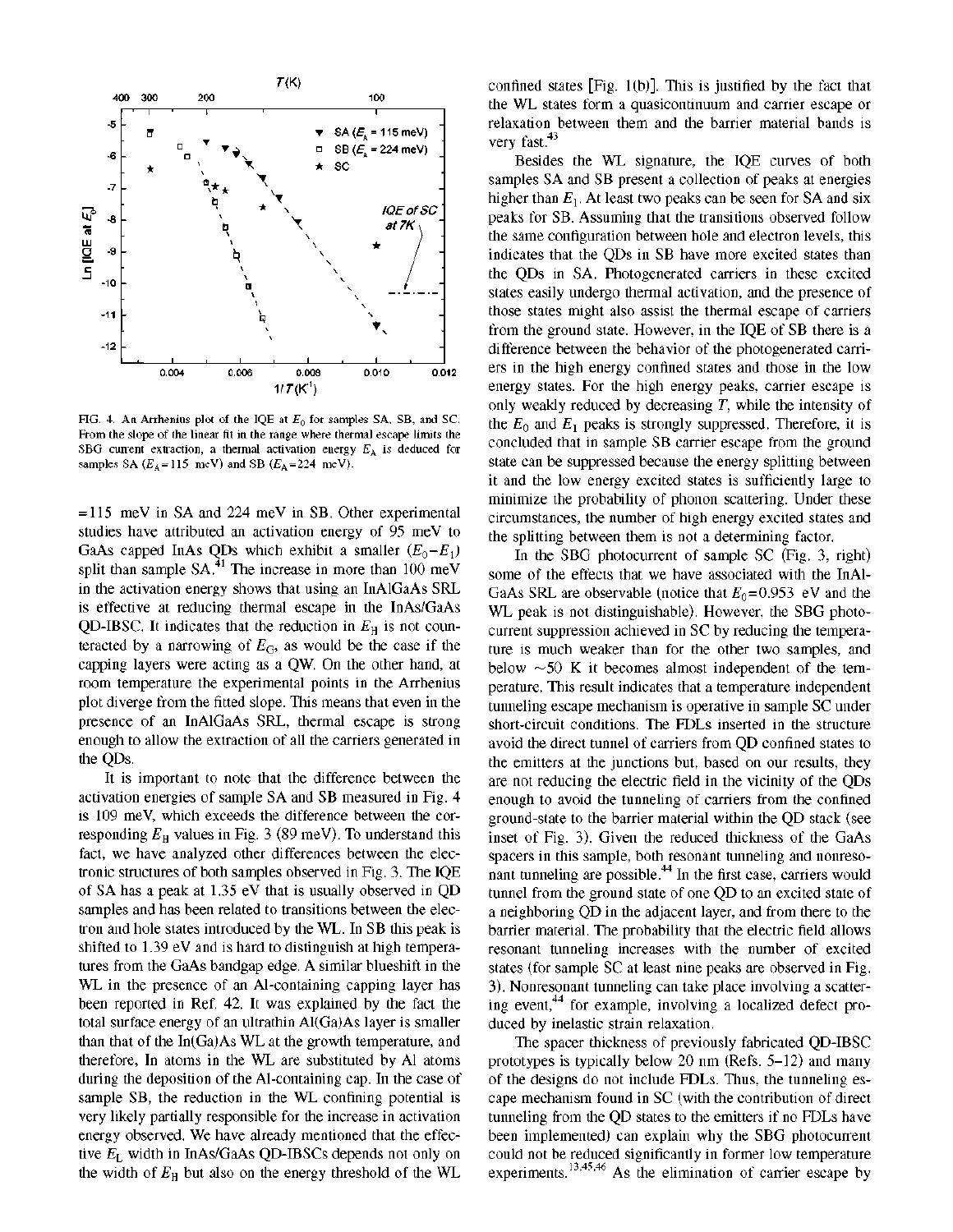tunneling is essential for preserving the voltage in QD-IBSCs, a conclusion from our results is that the structure of previous QD-IBSC samples has to be revised. The thickness of GaAs spacers and the characteristics of FDLs need to be optimized for each particular design taking into account the excited QD states that can contribute to resonant tunneling under the expected voltage bias of operation. The strategy of introducing very thick spacers and no FDLs, as we have done for sample SB, is also a solution to this problem, while it also allows the growth of high quality QD layers without the need to implement strain-compensating growth methods. It has still to be determined if this strategy degrades other aspects of the QD-IBSC performance. In particular, the theoretical model presented in Ref. 47 predicts that if photon recycling effects are not important, the efficiency of a QD-IBSC depends strongly on the ratio between the volume of barrier to QD material.

# **V. CONCLUSIONS**

The SBG photocurrent measured in InAs/GaAs QD-IBSC prototypes proves that there is a strong carrier escape between the IB and the CB. Weak carrier escape/carrier relaxation between the IB and the CB is the premise for a positive quasi-Fermi level split between these two bands, and therefore, for voltage preservation in the InAs/GaAs QD-IBSC. We have performed QE measurements at low temperatures to identify carrier escape mechanisms in these devices. Three samples have been compared as follows: in sample SA conventional InAs/GaAs QD layers were separated by thick (84 nm) GaAs spacers, in sample SB InAl-GaAs capped QD layers were also separated by thick GaAs spacers and in sample SC InAlGaAs capped QD layers were separated by thin (13 nm) GaAs spacers, which is in the range of spacer thickness of previous QD-IBSCs. From them, the structure of sample SB has proved to be the most appropriate with respect to the strength of IB-CB carrier escape.

The samples with thick spacers exhibit only thermally activated carrier escape from the ground-states of the QDs, whereas in SC a tunneling escape mechanism is also present. To block tunnel escape and pursue voltage preservation in future InAs/GaAs QD-IBSCs it will be required to optimize FDLs and GaAs spacer thicknesses, taking into account particular characteristics of the sample such as the number of excited QD states that can assist resonant tunneling.

By comparing samples SA and SB, where tunneling escape could be fully eliminated under short-circuit conditions, it is concluded that the introduction of a 2 nm thick InAl-GaAs SRL improves the QD confined states energy distribution and reduces the confining potential of the WL. As a result, thermal escape is significantly reduced, enhancing the activation energy of confined carriers in the QD groundstates from 115 to 224 meV.

# **ACKNOWLEDGMENTS**

This work has been supported by the IBPOWER project funded by the European Commission (Grant No. 211640), by the Regional Government of Madrid within the project NU-

MANCIA2 (Grant No. S2009/ENE-1477), and by the Spanish National Research Program within the project GENESIS-FV (Grant No. CSD2006-0004). T.B., A.M.S., and S.I.M. acknowledge support from MCI (Grant No. TEC2008-06756-C03-02/TEC) and Andalusian Regional Government (Grant No. P08-TEP-03516).

- 'A. Luque and A. Marti, Phys. Rev. Lett. 78, 5014 (1997).
- <sup>2</sup>W. Shockley and H. J. Queisser, J. Appl. Phys. 32, 510 (1961).
- <sup>3</sup>G. L. Araujo and A. Marti, Sol. Energy Mater. Sol. Cells 33, 213 (1994). A. Marti, L. Cuadra, and A. Luque, *Conference Record of the 28th IEEE Photovoltaics Specialists Conference* (IEEE, New York, USA, 2000), pp. 940-943.
- <sup>5</sup>A. Martí, N. López, E. Antolín, E. Cánovas, C. Stanley, C. Farmer, L. Cuadra, and A. Luque, Thin Solid Films **511-512,** 638 (2006).
- <sup>6</sup>S. M. Hubbard, C. D. Cress, C. G. Bailey, R. P. Raffaelle, S. G. Bailey, and D. M. Wilt, Appl. Phys. Lett. 92, 123512 (2008).
- R. B. Laghumavarapu, M. El-Emawy, N. Nuntawong, A. Moscho, L. F Lester, and D. L. Huffaker, Appl. Phys. Lett. 91, 243115 (2007).
- ${}^{8}$ R. Oshima, A. Takata, and Y. Okada, Appl. Phys. Lett. 93, 083111 (2008).  $^{9}$ V. Popescu, G. Bester, M. C. Hanna, A. G. Norman, and A. Zunger, Phys. Rev. B 78, 205321 (2008).
- <sup>10</sup>S. A. Blokhin, A. V. Sakharov, A. M. Nadtochy, A. S. Pauysov, M. V. Maximov, N. N. Ledentsov, A. R. Kovsh, S. S. Mikhrin, V. M. Lantratov, S. A. Mintairov, N. A. Kaluzhniy, and M. Z. Shvarts, Semiconductors 43, 514 (2009).
- <sup>11</sup>S. M. Hubbard, C. G. Bailey, C. D. Cress, S. Polly, J. Clark, D. V. Forbes, R. P. Raffaelle, S. G. Bailey, and D. M. Wilt, *Conference Record of the 33rd IEEE Photovoltaic Specialists Conference* (IEEE, San Diego, USA, 2008).
- <sup>12</sup>A. Luque, A. Martí, N. López, E. Antolín, E. Cánovas, C. Stanley, C. Farmer, L. J. Caballero, L. Cuadra, and J. L. Balenzategui, Appl. Phys. Lett. 87, 083505 (2005).
- <sup>13</sup>A. Marti, E. Antolin, C. R. Stanley, C. D. Farmer, N. Lopez, P. Diaz, E. Cánovas, P. G. Linares, and A. Luque, Phys. Rev. Lett. 97, 247701 (2006).
- A. Marti, C. R. Stanley, and A. Luque, in *Nanostructured Materials for Solar Energy Conversion,* edited by T. Soga (Elsevier Science, Amsterdam, 2006), pp. 539-566.
- <sup>15</sup>A. Luque and A. Marti, Prog. Photovolt. Res. Appl. 9, 73 (2001).
- A. Marti, L. Cuadra, and A. Luque, in *Next Generation Photovoltaics: High Efficiency through Full Spectrum Utilization,* edited by A. Marti and A. Luque (Institute of Physics, Bristol, 2003), pp. 140-162.
- L. Cuadra, A. Marti, and A. Luque, IEEE Trans. Electron Devices **51.**  1002 (2004).
- <sup>18</sup>A. Marti, E. Antolin, E. Canovas, N. Lopez, A. Luque, C. R. Stanley, C. D. Farmer, P. Diaz, C. Christofides, and M. Burhan, *Proceedings of the 21st European Photovoltaic Solar Energy Conference* (WIP-Renewable Energies, Dresden, Germany, 2006), pp. 99-102.
- <sup>19</sup>A. Luque and A. Marti, Phys. Rev. B **55,** 6994 (1997).
- $^{20}$ A. Luque, A. Martí, and L. Cuadra, IEEE Trans. Electron Devices 48, 2118 (2001).
- <sup>21</sup>A. Luque, A. Martí, C. Stanley, N. López, L. Cuadra, D. Zhou, and A. Mc-Kee, J. Appl. Phys. 96, 903 (2004).
- E. Antolin, A. Marti, P. G. Linares, E. Canovas, D. Fuertes-Marron, A. Luque, C. D. Farmer, and C. R. Stanley, *Proceedings of the 23rd European Photovoltaic Solar Energy Conference* (WIP-Renewable Energies, Valencia, Spain, 2008), pp. 5-10.
- <sup>23</sup>I. N. Stranski and L. V. Krastanov, Akad. Wiss. Lit. Mainz Abh. Math. Naturwiss. Kl. **146,** 797 (1939).
- <sup>24</sup>V. M. Ustinov, N. A. Maleev, A. E. Zhukov, A. R. Kovsh, A. Y. Egorov, A. V. Lunev, B. V. Volovik, I. L. Krestnikov, Y. G. Musikhin, N. A. Bert, P. S. Kop'ev, and Z. I. Alferov, Appl. Phys. Lett. 74, 2815 (1999).
- $^{25}V$ . M. Ustinov, A. E. Zhukov, A. R. Kovsh, N. A. Maleev, S. S. Mikhrin, A. F Tsatsul'nikov, M. V. Maximov, B. V. Volovik, D. A. Bedarev, P. S. Kop'ev, Z. I. Alferov, L. E. Vorob'ev, D. A. Firsov, A. A. Suvorova, I. P. Soshnikov, P. Werner, N. N. Ledentsov, and D. Bimberg, Microelectron. J. 31, 1 (2000).
- <sup>26</sup>M. V. Maximov, A. F. Tsatsul'nikov, B. V. Volovik, D. S. Sizov, Y. M. Shernyakov, I. N. Kaiander, A. E. Zhukov, A. R. Kovsh, S. S. Mikhrin, V. M. Ustinov, Z. I. Alferov, R. Heitz, V. A. Shchukin, N. N. Ledentsov, D. Bimberg, Y G. Musikhin, and W. Neumann, Phys. Rev. B **62,** 16671 (2000).
- $27K$ . Nishi, H. Saito, S. Sugou, and L. Jeong-Sik, Appl. Phys. Lett. 74, 1111